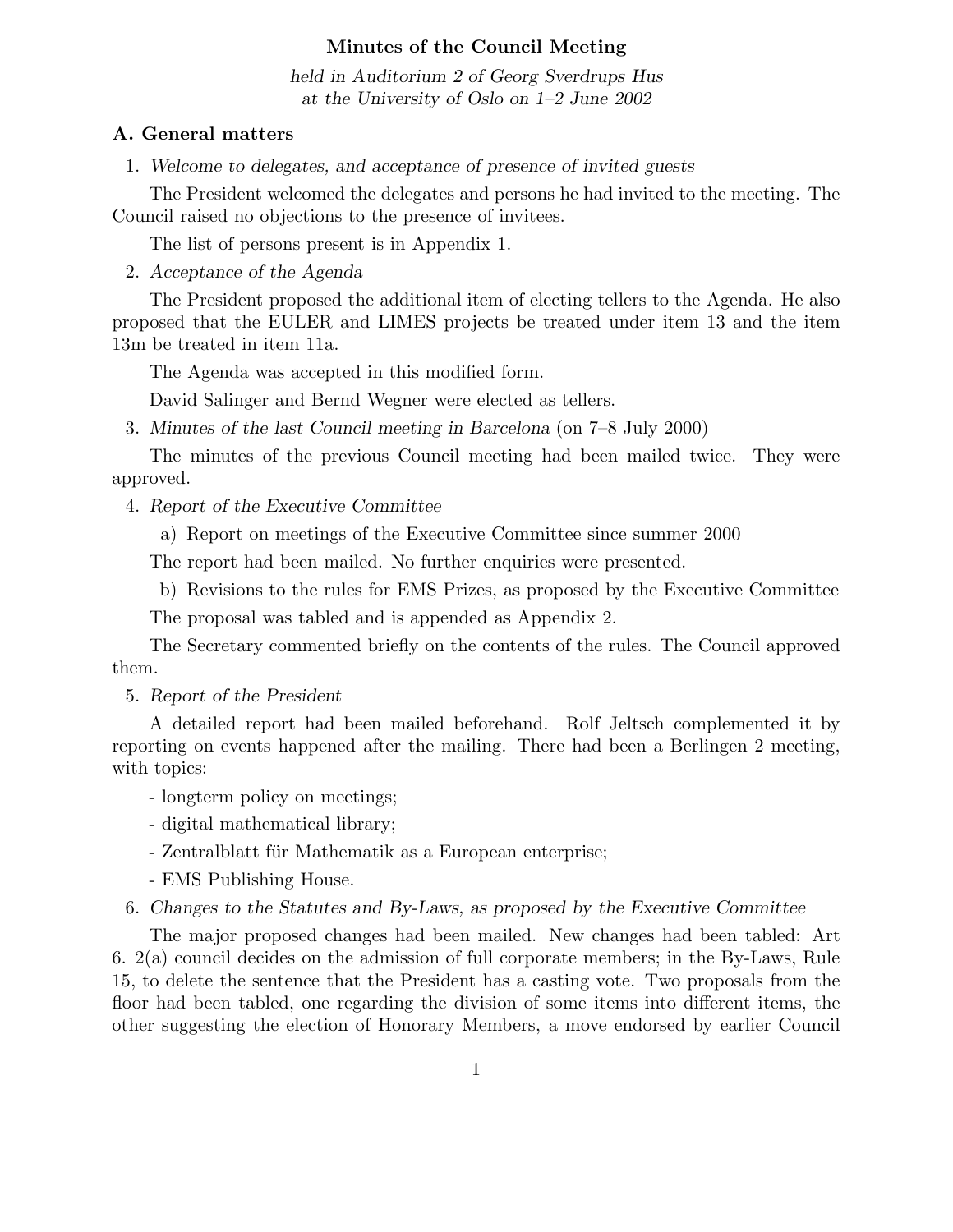meetings to be treated in conjuction with other changes to the Statutes.

Agreed: The changes proposed by the Executive Committee were accepted.

Agreed: The division of Article 5 as proposed was accepted.

Agreed: The proposal of Honorary Members was rejected following a vote.

Agreed: Council authorises the Executive Committee to make minor technical changes as required by the Finnish authorities.

7. Financial matters

a) Report of the Treasurer

The Treasurer noted that the finances of the Society, though not abundant, are healthy and stable.

b) Financial statements and auditors' reports, 2000 and 2001

The financial statements and auditors' reports for the years 2000 and 2001 had been mailed.

Agreed: The financial statemants for the years 2000 and 2001 were accepted.

c) Budget and membership fees, 2003 and 2004, as proposed by the Executive Committee

The proposal of the Executive Committee had been mailed.

The raise of the fee  $\gamma$  for individual members from 15 euro to 20 euro was considered by some delegates too large. A vote was taken.

**Agreed:** The fee  $y$  of 20 euro was accepted.

Agreed: The proposed budget was accepted. It is Appendix 3.

8. Membership items

a) Change of class of corporate members

The material for the proposed changes of class had been mailed in advance.

The Israel Mathematical Union from Class 2 to Class 3

Agreed: The Class of the Israel Mathematical Union was raised to 3. The Belgian Mathematical Society from Class 1 to Class 2

Agreed: The Class of the Belgian Mathematical Society was raised to 2. The Norwegian Mathematical Society from Class 1 to Class 2

Agreed: The Class of the Norwegian Mathematical Society was raised to 2.

b) Election of corporate members: Full and Institutional Members AMASES - The Association for Mathematics Applied to Social and Economic Sciences

Agreed: The Association for Mathematics Applied to Social and Economic Sciences (AMASES) was accepted as a full corporate member in Class 1.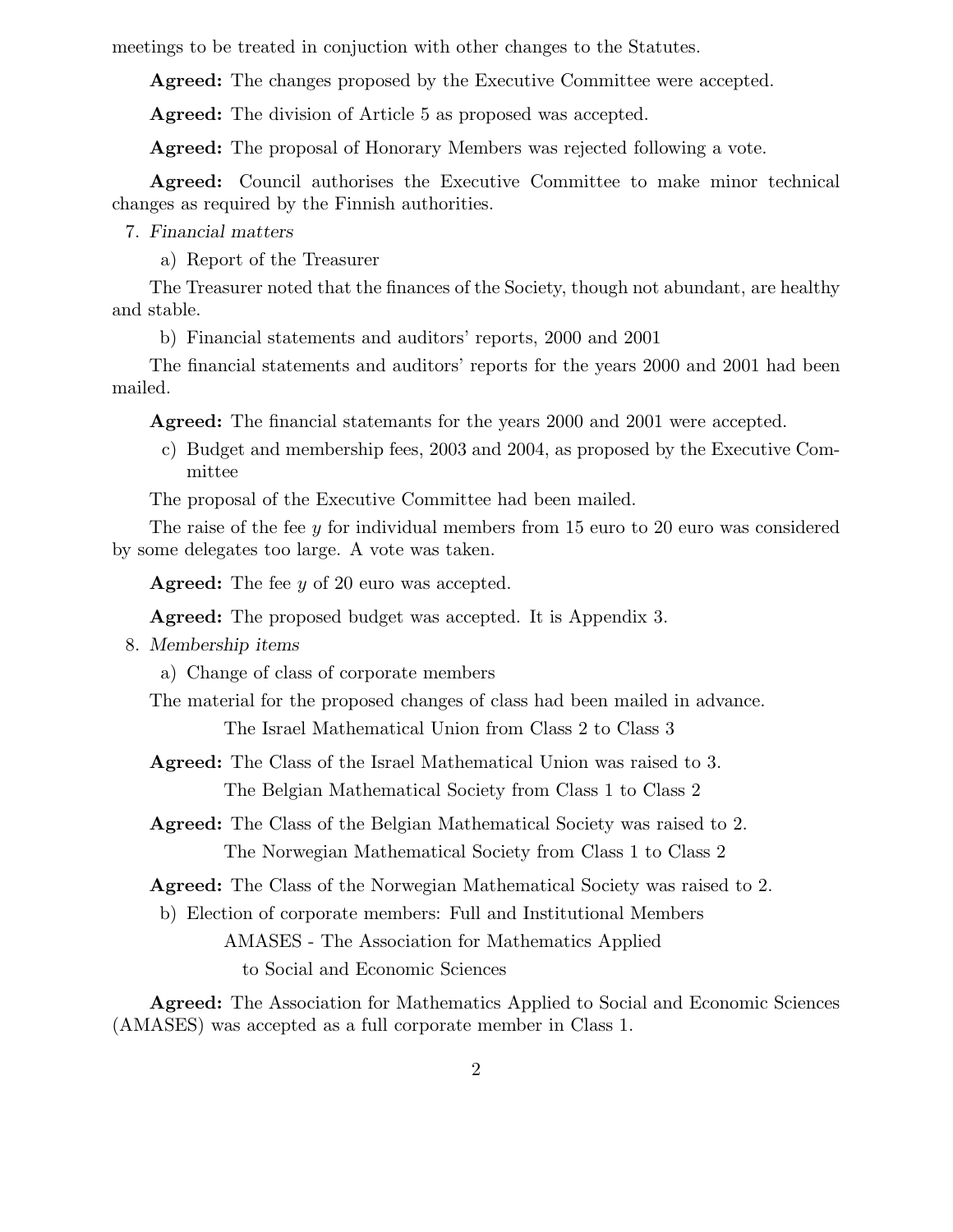SIMAI - Societ`a Italiana di Matematica Applicata e Industriale

Agreed: The Società Italiana di Matematica Applicata e Industriale (SIMAI) was accepted as a full corporate member in Class 1.

c) Reciprocity memberships:

Australian Mathematical Society

The Council approved the Reciprocity Membership agreement with the Australian Mathematical Society.

Canadian Mathematical Society

The Council approved the Reciprocity Membership agreement with the Canadian Mathematical Society.

d) Cancellation of membership of the Voronez Mathematical Society

The Voronez Mathematical Society may have ceased to exist.

It was noted that the Voronez Mathematical Society may have ceased to exist. They have an Academy which can become an institutional member.

## B. Elections

9. Elections to Executive Committee:

Material on the candidates for the various positions had been mailed beforehand. Elections were done one by one.

a) President

The Executive Committee suggested Sir John Kingman as President. As no further proposals were made Sir John Kingman was elected President for the years 2003–2006.

b) Vice-President

The Executive Committee suggested Luc Lemaire as Vice-President. As no further proposals were made, Luc Lemaire was elected as Vice-President for the years 2003–2006.

c) Treasurer

The Executive Committee suggested Olli Martio as Treasurer. As no further proposals were made, Olli Martio was elected as Treasurer for the years 2003–2006.

d) Secretary

The Council extended its thanks to David Brannan, Secretary for the years 1999–2002, for his valuable contribution to the Society.

The Executive Committee suggested Helge Holden as Secretary. As no further proposals were made, Helge Holden was elected as Secretary for the years 2003–2006.

e) Two members-at-large

There were three proposals for the two vacant seats: Doina Cioranescu, Pavel Exner and Carlo Sbordone.

A secret ballot was conducted with the result that Doina Cioranescu and Pavel Exner were elected members-at-large of the Executive Committee for the years 2003–2006.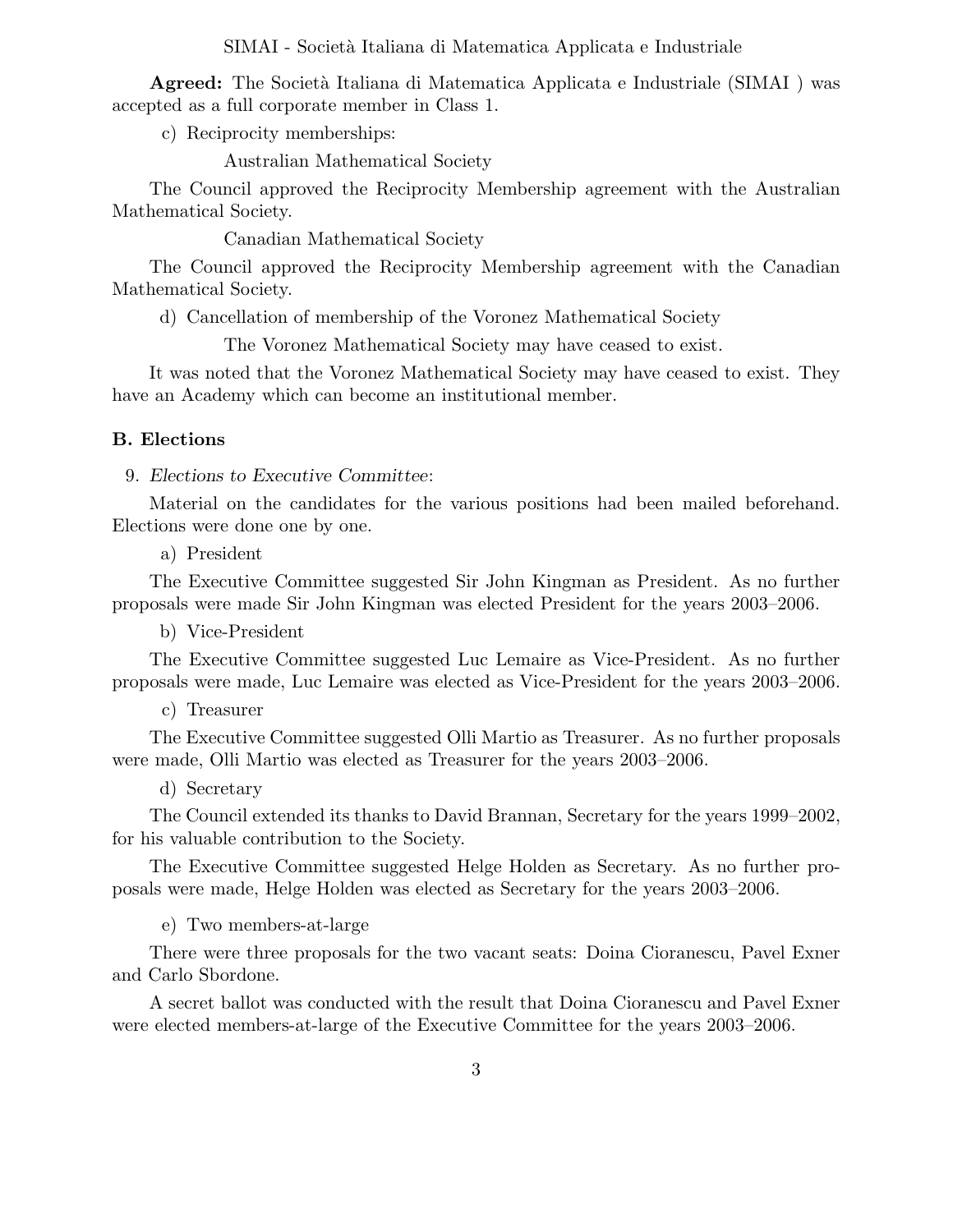## 10. Election of Auditors

Pekka Kaasalainen, CPA, and Johan Weckman, CPA, as Deputy, were elected as professional auditors for the accounts of the years 2003–2004.

John Hubbuck and László Márki were re-elected as auditors for the accounts of the years 2003–2004.

# C. Detailed Review of Activities

11. Publications:

a) Report of the Publications Officer

Carles Casacuberta's report had been mailed. The Council thanked him for his excellent work.

b) Report of the Newsletter Editor

Robin Wilson's report had been mailed as well as a report detailing the revenue of the Newsletter advertisements. Robin Wilson was thanked for a great job.

c) Report on JEMS

The report on the Journal of the European Mathematical Society had been mailed. Juergen Jost was thanked for a great job in creating a high-standard journal.

d) EMS Publishing House and European Mathematical Foundation

Rolf Jeltsch explained briefly the financial situation of the Publishing House and and the European Mathematical Foundation.

Thomas Hintermann, the Managing Editor outlined his plans for the publishing house.

12. Report of the Publicity Officer

David Salinger's report had been mailed. He is writing a monthly article to the London Mathematical Society Newsletter, which is freely available to any other society.

13. Reports from Society Committees:

a) Applied Mathematics

The mailed report was complemented by Saul Abarbanel. A meeting, the first EMS is doing with member societies, will be held in Nice on 10–13 February 2003, Applied Mathematics - Applications of Mathematics; see http://acm.emath.fr/amam

b) Database

Laurent Guillopé's report had been mailed. The Executive Committee had decided to cancel the committee in its present form. If it is recreated it needs a new mission statement.

c) Developing Countries

Herbert Fleischner had prepared a report, which had been mailed. He briefly commented on the plans of the committee.

d) Education

Tony Gardiner's report had been mailed beforehand and he commented on some future activities.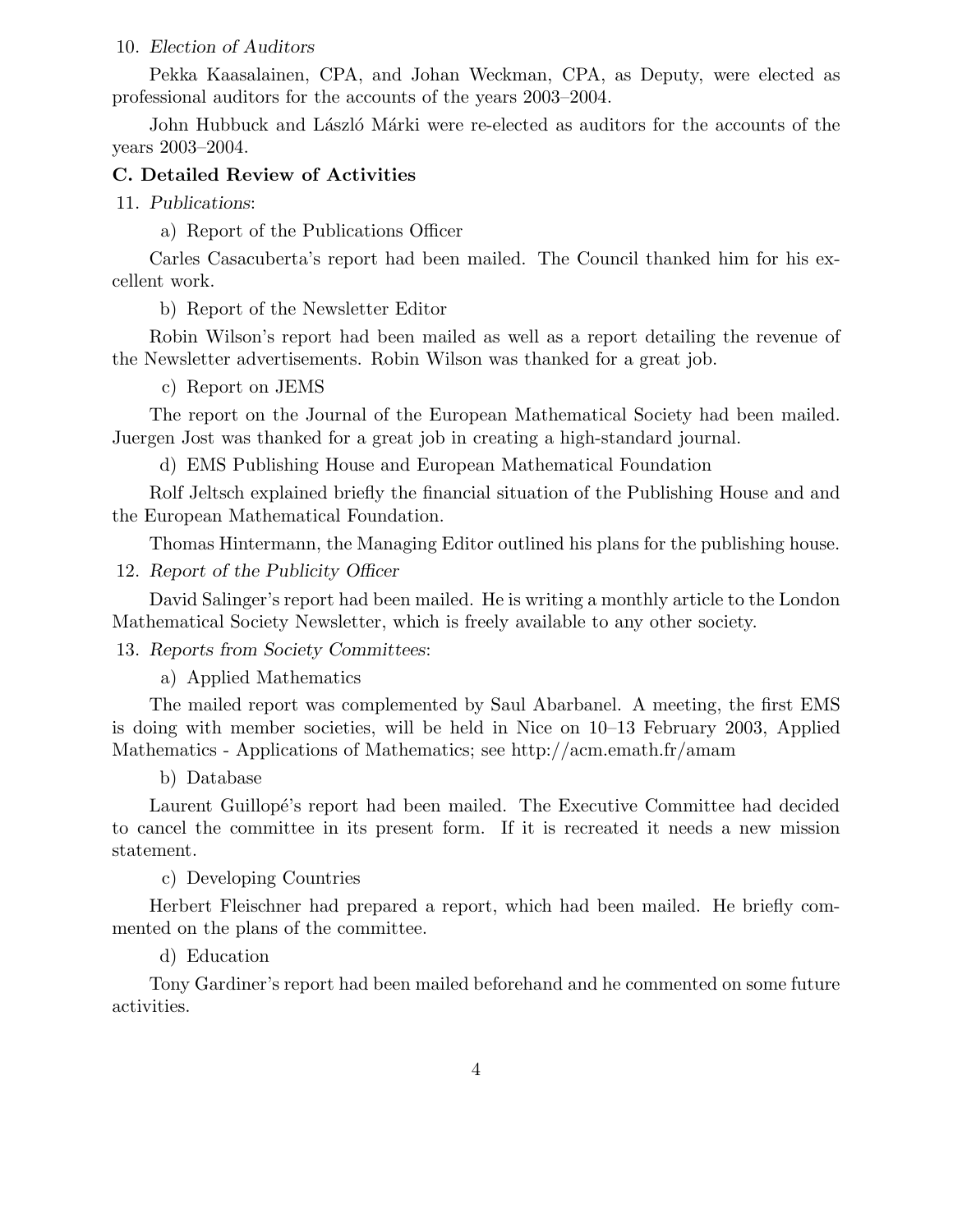### e) Electronic Publishing

Bernd Wegner's reports on the committee work as well as on that of the EULER and LIMES projects had been mailed. He presented some highlights and urged the delegates to try EULER once back in their offices.

### f) ERCOM

The report had been mailed and the new Chair, Manuel Castellet, commented on some recent activities and future plans.

g) Group on Relations with European Institutions

Rolf Jeltsch and Luc Lemaire had prepared the report, which had been mailed. Luc Lemaire presented some of the successes the EMS had had with the European Commission as well as the problems the EMS had faced.

h) Raising Public Awareness

Vagn Lundsgaard Hansen's report had been mailed. He described various activities in some countries which had proved successful.

i) Special Events

Jean-Pierre Bourguignon's report had been mailed. Rolf Jeltsch commented on the activities and plans of the committee.

j) Summer Schools

Rolf Jeltsch had written a report on the committee's activities and Mina Teicher described the future plans. The committee as such had been dissolved but its work will be continued under a different format.

k) Support of Eastern and Central European Mathematicians

Andrzej Pelczar complemented the written report by the activities happened after the report had been mailed, especially those connected with the Abel grants.

l) Women and Mathematics

Emilia Mezzetti had prepared the report that had been mailed beforehand and Bodil Branner made some additional comments on it.

m) Publications

Carles Casacuberta had written a report beforehand where he listed the publications that had appeared as well as those under preparation.

### D. Future Developments

14.

(a) European Congress of Mathematics: ECM4 – 27 June to 2 July, 2004,

in Stockholm. Report by Chair of Organizing Committee

Ari Laptev, Chair of Organising Committee, reported briefly on the arrangements for the Congress.

The web address of the Congress is

www.math.kth.se/<sup>∼</sup>4ecm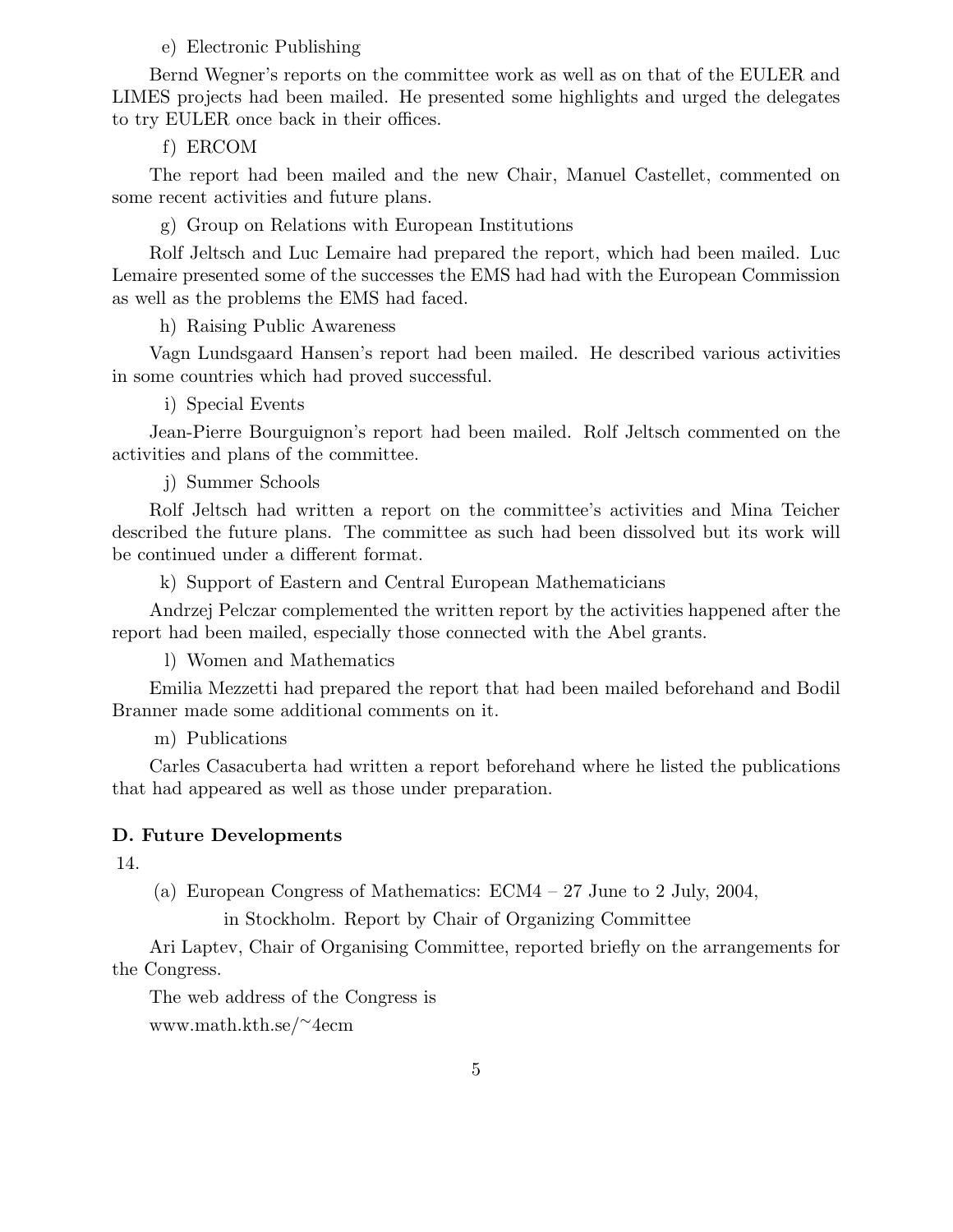The Opening ceremonies with the announcement of the EMS prize winners is planned to start in early afternoon.

The Chair of the Scientific Committee is Lennart Carleson and Vice-Chair Björn Engquist. The Chair of the Prize Committee is Nina Uraltseva.

The finances of the Congress are sound.

A novelty of the 4ecm will be both network lectures and Nobel-connected lectures.

(b) Arrangements for the selection of the 5th European Congress of Mathematics

The procedure for the selection of the 5th Congress have been mailed and have also come out in the EMS Newsletter.

(c) Berlingen Declaration on Applied Mathematics

Rolf Jeltsch reminded the Council of the main points of the declaration.

### Berlingen Declaration

1. The presence of Applied Mathematics in EMS bodies and policy decision making should be significantly increased.

2. The Applied Mathematics Committee must be kept an active body for the time being. Its mission statement should be adapted to the new role of the committee. The chair should be invited to the Executive Committee meetings.

3. Pure and Applied mathematics should be equitably represented in the publications of the EMS.

4. Special interest groups should be created gradually.

5. EMS should consider increasing its activities by collaborating with international, national and regional societies in organising meetings.

6. The EMS should further develop its Summer School Programme. It is noted with satisfaction that the existing programme includes topics in both Pure and Applied Mathematics.

7. EMS should work towards the goals that

(a) the students majoring in mathematics should be exposed to applications of mathematics in sciences or other areas;

(b) high school teachers have adequate education in applied mathematics and mathematical modelling.

8. EMS should formulate a position with regard to the Bologna Declaration of 1999.

9. It is noted with satisfaction that the EMS established a committee to raise public awareness of mathematics. EMS should promote local initiatives, encourage collaboration with various organisations, and collect and disseminate information on initiatives of member societies in this area.

The Council supported the declaration with enthusiasm.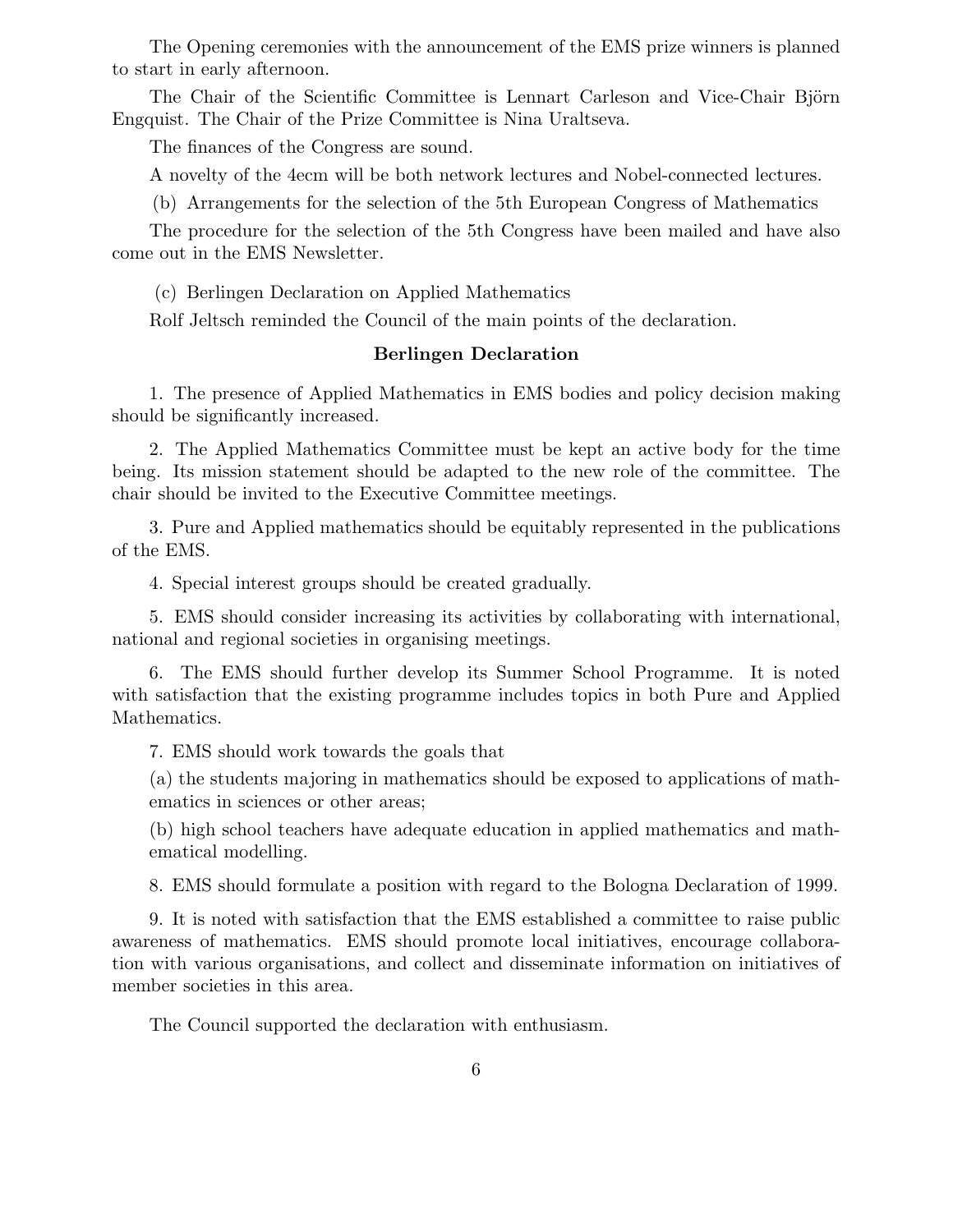### (d) Future Meetings

#### amam2003 10–13 February 2003, Nice

The meeting Applied Mathematics and Applications of Mathematics is the first meeting EMS is organising with its member societies, SMF and SMAI. The net address is:

# http://acm.emath.fr/amam

The Chairs of the Scientific Committee are P.-L. Lions and S. Novikov.

More proposals for minisymposia are needed.

Invited speakers are: Alfred M. Bruckstein, Technion, Haifa; Robert S. Eisenberg, Rush Medical Center, Chicago; Leslie Greengard, Courant Institute, NYU; Eugenia Kalnay, University of Maryland; Roland Keunings, Université Catholique de Louvain; C. David Levermore, University of Maryland; Pascal Massart, Université Paris-Sud, Orsay; Marek Musiela, BNP-Paribas, London; Bernard Prum, Genopôle-Université d'Evry; Ren´e Schoof, Universit`a Tor Vergata, Rome; Enrique Zuazua, Universidad Complutense, Madrid.

There will be only plenary speakers, minisymposia, Round Tables and poster sessions. Two satellite meetings are arranged both before and after.

A joint meeting of EMS and the Portuguese Mathematical Society will be organised on 12–14 September 2003 in Lisbon, Portugal.

A joint meeting "Applied Inverse Problems" IPAM/EMS/SIAM will be held in May/June 2003 in Los Angeles.

ICIAM (International Council for Industrial and Applied Mathematics), where EMS is a large associated society, will have its meeting on 7–11 July 2003 in Sydney (www.iciam.org).

The next ICIAM will be held on 16–20 July 2007 in Zurich, organised by the Swiss Mathematical Society with the support of EMS.

(e) Long-Term Policy on Meetings

Funding of meetings in the 6th Framework Programme of the EU

Luc Lemaire presented the plans of EMS to get funding from the EU within its 6th framework programme:

- a series of conferences in the same or related subjects;

- Congress every 4 years;
- 2 summer schools per annum;
- Diderot mathematical forums;
- joint meetings with other societies;

- EMS lectures: one person to one place, possibly enlarged to a confence around 8-10 lectures;

- EMS mathematical weekends (like the Portuguese one in September): 4 parallel sessions chosen by local organisers with plenary speakers.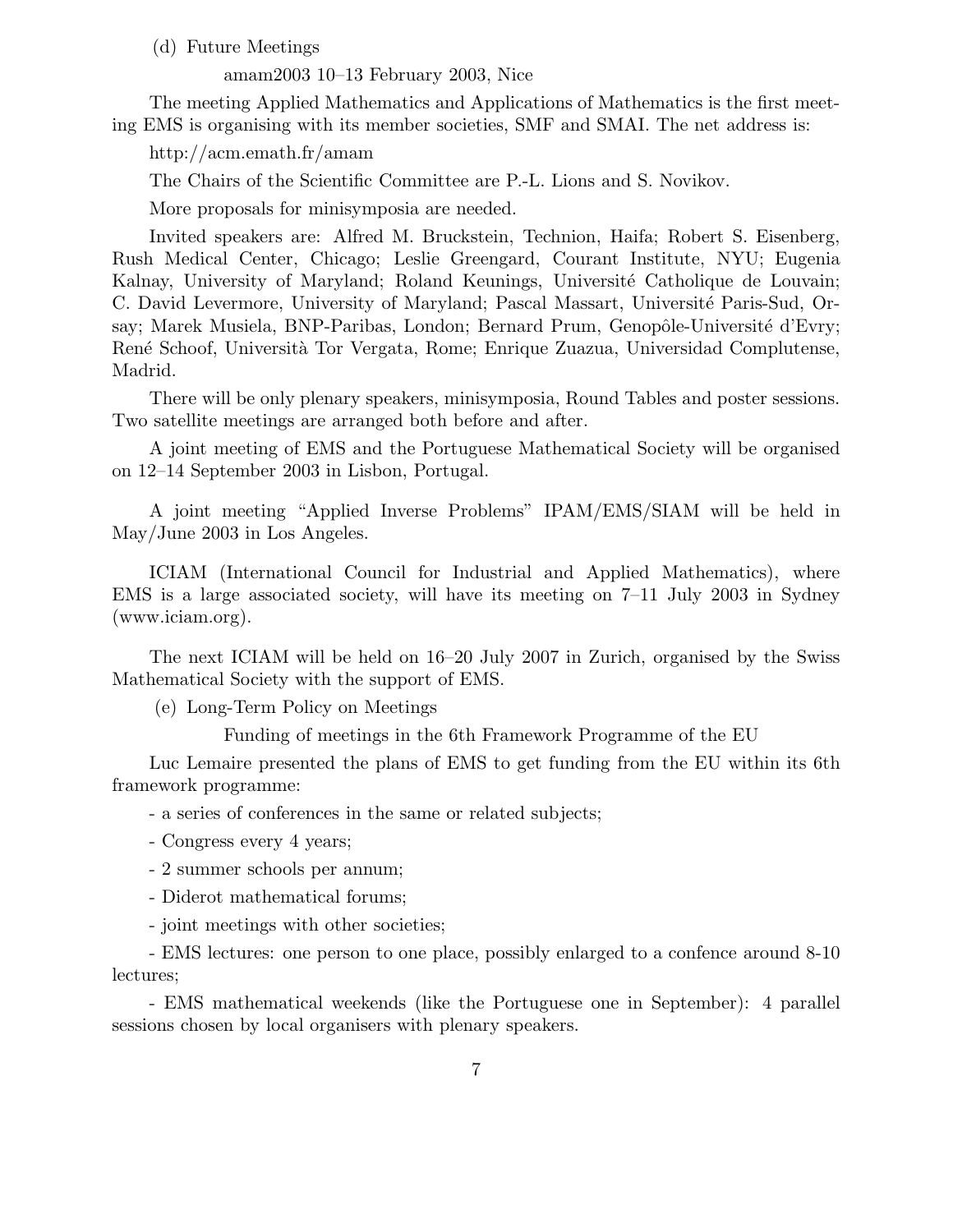The Council agreed that education is an important topic not to be forgotten.

(f) Integration Initiative in Web Presentation

Jobs, Conferences, Calendar of Events

An Expression of Interest to the European Commission had been prepared. Additional interested parties would be welcome.

(h) Digitalization of Mathematical Literature

An Expression of Interest had been sent to the European Commission but more countries should be involved.

DML= Digital Mathematics Library The purpose of the DML is to - digitize old mathematical literature; - new electronic articles, to be compatible with old ones.

Several programmes are under way but a joint world effort should be made. Plans have been made and several meetings have been held. Europe has a key role in the digitizing of old mathematical literature.

 $(g)$  Making Zentralblatt für Mathematik an even more pan-European venture

An Expression of Interest had been prepared. Also in this project more countries should be involved.

### E. Miscellanea

- 15. Special interest sections topic suggested by a Society member for Council discussion The Council instructed the EC to think about it and suggested a soft structure.
- 16. Any other business

(a) Bologna Declaration

The Bologna declaration had been mailed and a lively discussion ensued.

An ad hoc committee was formed by Martin Grötschel, Luc Lemaire and David Salinger.

#### 17. Next Council Meeting in Stockholm

As the dates of the 4ECM are 27 June – 2 July 2004, the Council meeting will be on 26–27 June 2004, starting at 10 am Saturday 26 June, finishing on Sunday at 14.

18. Closing

Rolf Jeltsch thanked the Council for the lively discussions and active participation.

Chris Lance thanked Rolf Jeltsch for the enormous energy and enthusiasm he has shown in his activities as EMS President, with detailed interest in all the EMS enterprises. The Council appreciated his large-scale vision how to carry the Society forward and the ways to get funding for EMSPh and several fruitful meetings.

The meeting was closed.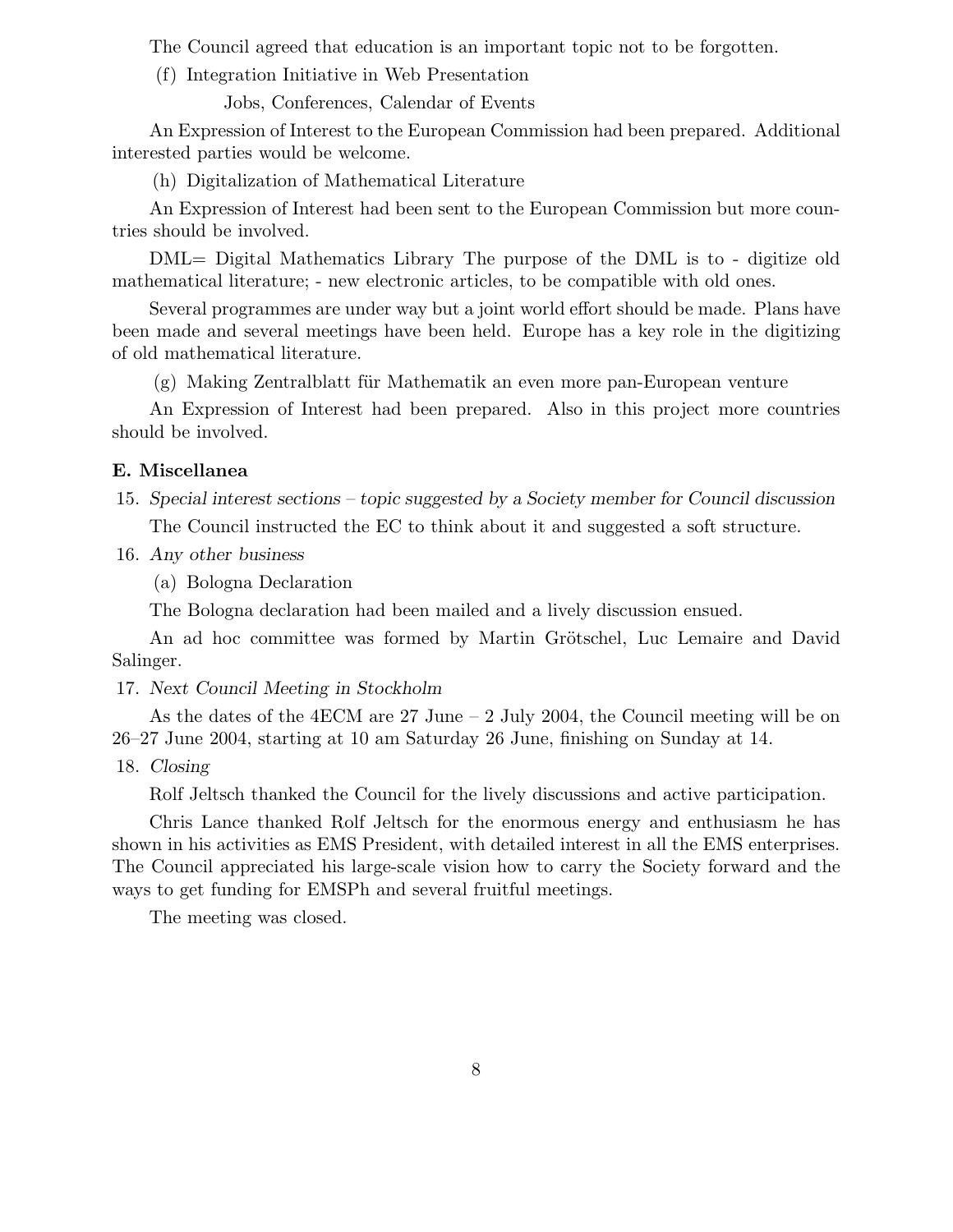# Appendix  $1$  – Persons present at the meeting

## Present:

Austrian Math. Soc.: Norbert Mauser: – Belarusian Math. Soc.: I.V. Gaishun: – Belgian Math. Soc.: Luc Lemaire: present Bosnian Math. Soc.: M. Avdispahic: present Bulgarian Math. Soc.: Stefan Dodunekov: present Catalan Math. Soc.: – Croatian Math. Soc.: Hrvoje Sikic: – Czech Math. Union: Jan Kratochvil: – Danish Math. Soc.: Bodil Branner: present Danish Math. Soc.: Vagn Lundsgaard Hansen: present Deutsche Math.-Ver.: Ehrhard Behrends: – Deutsche Math.-Ver.: Martin Grötschel: present Deutsche Math.-Ver.: Eckart Viehweg: present Dutch Math. Soc.: Eduard Looijenga: – Dutch Math. Soc.: H.P. Urbach: – ECMI: Luis Bonilla: – Edinburgh Math. Soc.: John Hubbuck: present Eur. Soc. Math. & Theor Biology: Mats Gyllenberg: – Estonian Math. Soc.: Mati Abel: present Finnish Math. Soc.: Aatos Lahtinen: present French Math. Soc.: Nicole Berline: present French Math. Soc.: Mireille Martin-Deschamps: present French Math. Soc.: Michel Waldschmidt: present GAMM: Rolf Jeltsch: present GAMM: Ulrich Langer: – GAMM: Reinhard Mennicken: – Georgian Math. Soc.: R. Duduchava: – Greek Math. Soc.: Nikolaos Alexandris: present Hungarian Math. Soc.: Istvan Juhasz: present Hungarian Math. Soc.: Dezső Miklós: – Icelandic Math. Soc.: Ragnar Sigurdsson: – Inst. Math. Appl.: Sir John Kingman: present Inst. Math. Appl.: –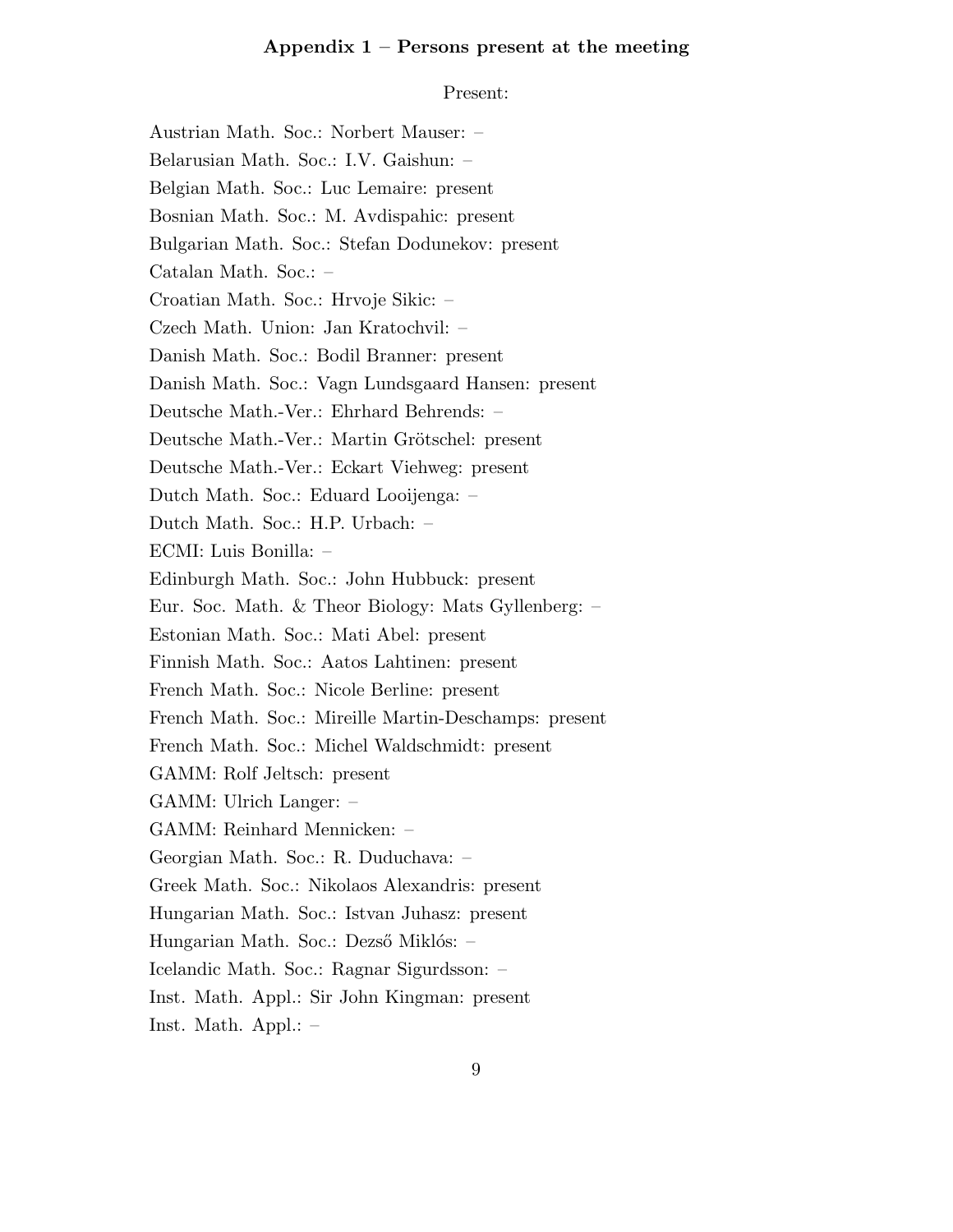Irish Math. Soc.: James Ward: present Israel Math. Union: Dany Leviatan: present Israel Math. Union: Allan Pinkus: present Italian Math. Union: Franco Brezzi: present Italian Math. Union: Gianni Dal Maso: present Italian Math. Union: Carlo Sbordone: present Kharkov Math. Soc.: – Latvian Math. Soc.: Alexander Sostak: – Lithuanian Math. Soc.: E. Manstavicius: – London Math. Soc.: W.S. Kendall: present London Math. Soc.: E.C. Lance: present London Math. Soc.: A.J. Scholl: present Luxembourg Math. Soc.: Monique Peiffer: present Macedonian Soc. Math./Comp.: Donco Dimovski: – Moscow Math. Soc.: A.A. Bolibruch: present Moscow Math. Soc.: Victor M. Buchstaber: present Moscow Math. Soc.: Alexei Zizcenko: present Norwegian Math. Soc.: Helge Holden: present Polish Math. Soc.: Kazimierz Goebel: – Polish Math. Soc.: Julian Musielak: present Portuguese Math. Soc.: Pedro Freitas: present Portuguese Math. Soc.: José Francisco Rodrigues: – Romanian Math. Soc.: – Slovak Math. Union: Mirko Hornak: – Slovenian Math. Soc.: Peter Legiša: present Soc. Math. Appl. Ind.: Colette Picard: present Soc. Math. Appl. Ind.: Michel Théra: present Spanish Royal Math. Soc.: Carlos Andradas Heranz: present Spanish Royal Math. Soc.: Enrique Macias Virgós: – Spanish Soc. Appl. Math.: Eduardo Casas: – St.Petersburg Math. Soc.: A. M. Vershik: – Swedish Math. Soc.: Sten Kaijser: present Swedish Math. Soc.: Ari Laptev: present Swiss Math. Soc.: Peter Buser: – Swiss Math. Soc.: Eduard Zehnder: present Ukrainian Math. Asso.: Igor V. Skrypnik: –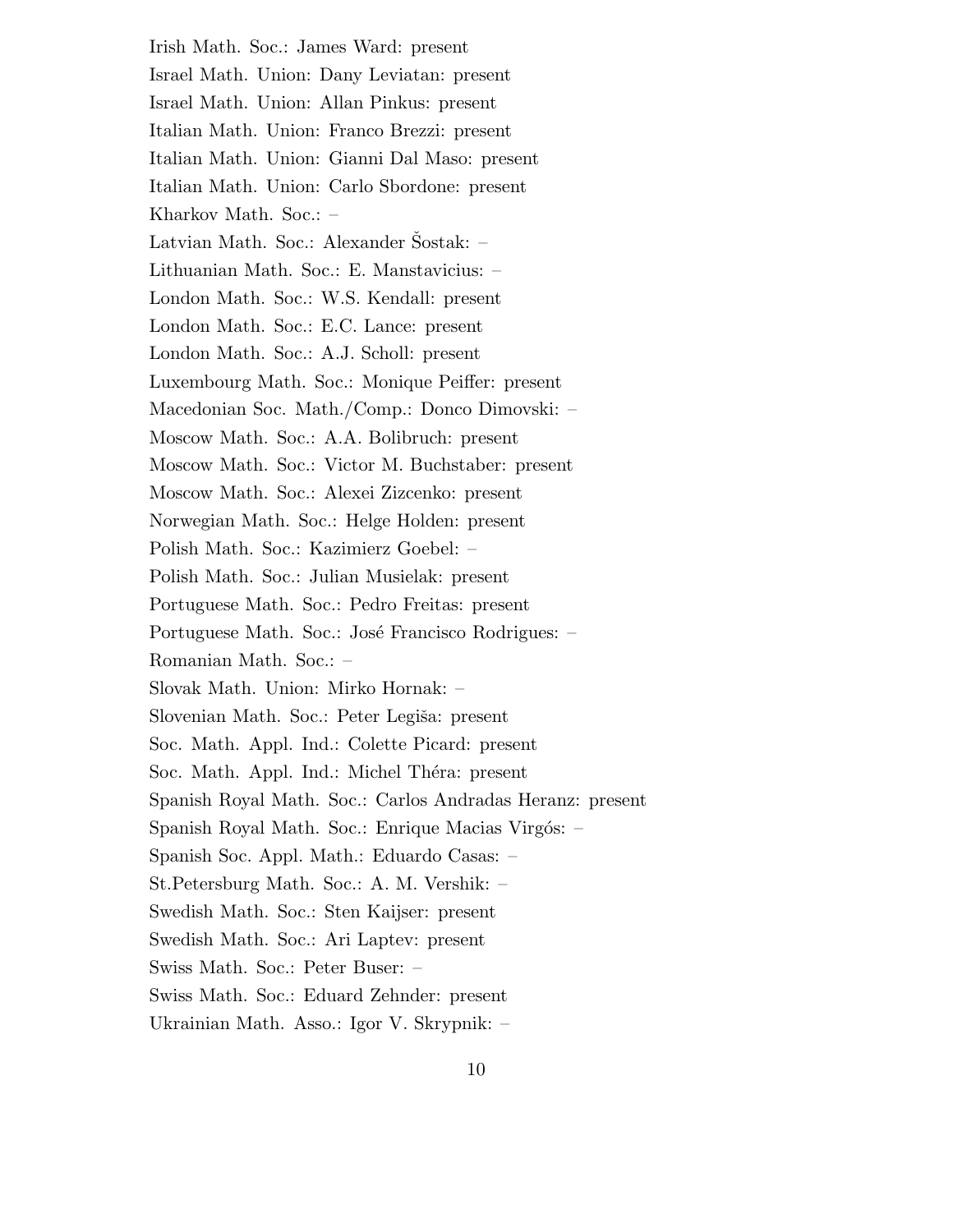Ural Math. Soc.: Lev N. Shevrin: – Voronez Math. Soc.: –

Individual Members: Giuseppe Anichini: – Individual Members: Vasile Berinde: present Individual Members: Giorgio Bolondi: – Individual Members: Alberto Conte: present Individual Members: C.T.J. Dodson: present Individual Members: Jean-Pierre Françoise: present Individual Members: Salvador S. Gomis: present Individual Members: Laurent Guillopé: present Individual Members: Klaus Habetha: – Individual Members: Willi Jäger: – Individual Members: Tapani Kuusalo: – Individual Members: Marina R. Marchisio: present Individual Members: László Márki: present Individual Members: Vitali Milman: present Individual Members: Andrzej Pelczar: present Individual Members: Zeév Rudnick: -Individual Members: Gérard Tronel: present Individual Members: Robin Wilson: present Individual Members: Sebastia Xambo-Descamps: present

Observers:

AMASES: Franco Gori: present Belgian Math. Soc.: – Israel Math. Union: Mina Teicher: present Norwegian Math. Soc.: Dag Normann: present SIMAI: Franco Brezzi: present

EMS Executive Committee: David Brannan: present EMS Executive Committee: Doina Cioranescu: present EMS Executive Committee: Olli Martio: present EMS Executive Committee: Renzo Piccinini: present EMS Executive Committee: Marta Sanz-Solé: present EMS Publicity Officer: David Salinger: present EMS Publications: Carles Casacuberta: present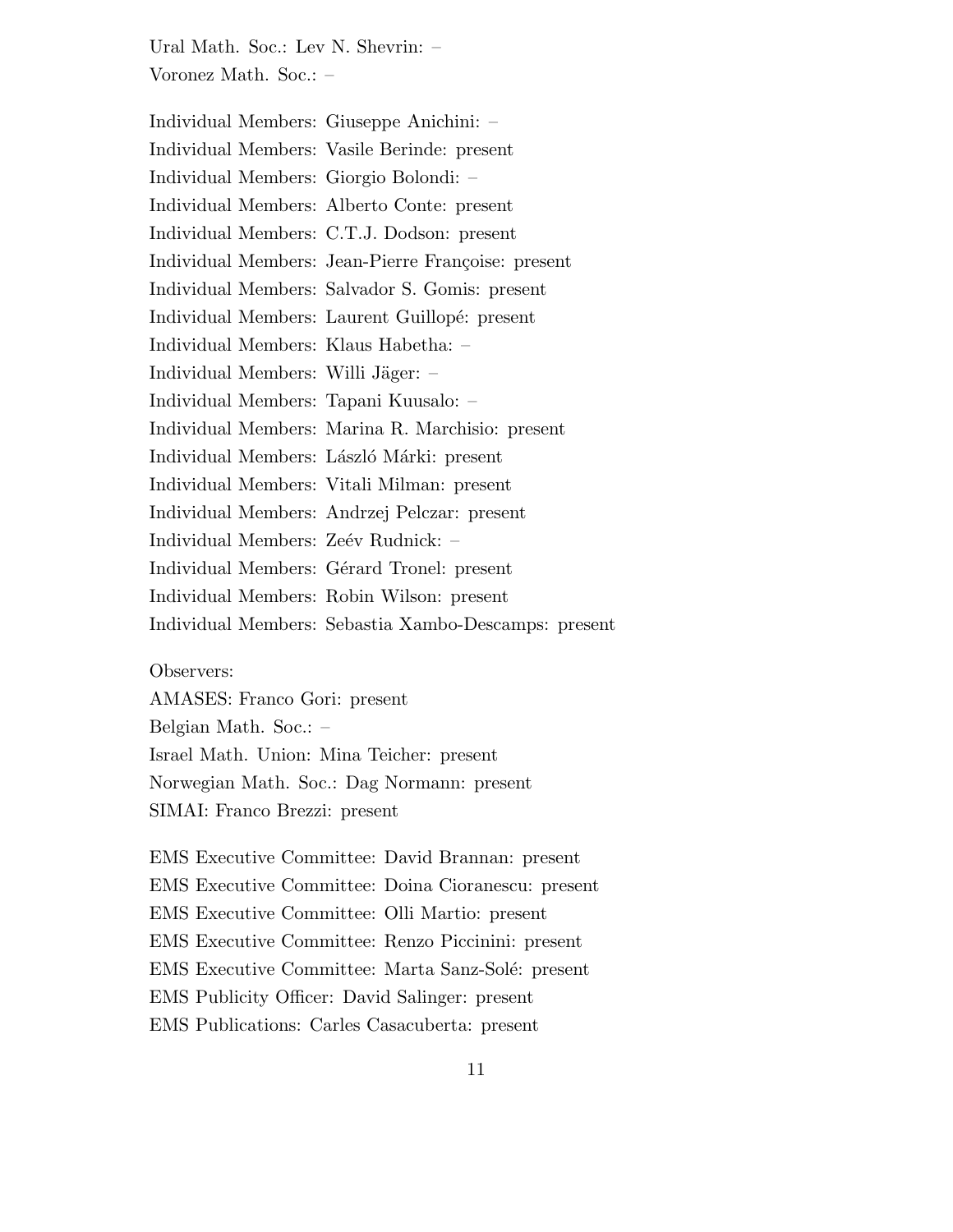EMS Secretariat: Tuulikki Mäkeläinen: present EMSPh: Thomas Hintermann: present Nominee for EMS EC: Pavel Exner: present

Chairs of EMS Committees: Education: A.D. Gardiner: present ERCOM: Manuel Castellet: present Developing Countries: Herbert Fleischner: present Special Events: Jean Pierre Bourguignon: – Women and Mathematics: Emilia Mezzetti: – Applied Mathematics: Saul Abarbanel: present Electronic Publishing: Bernd Wegner: present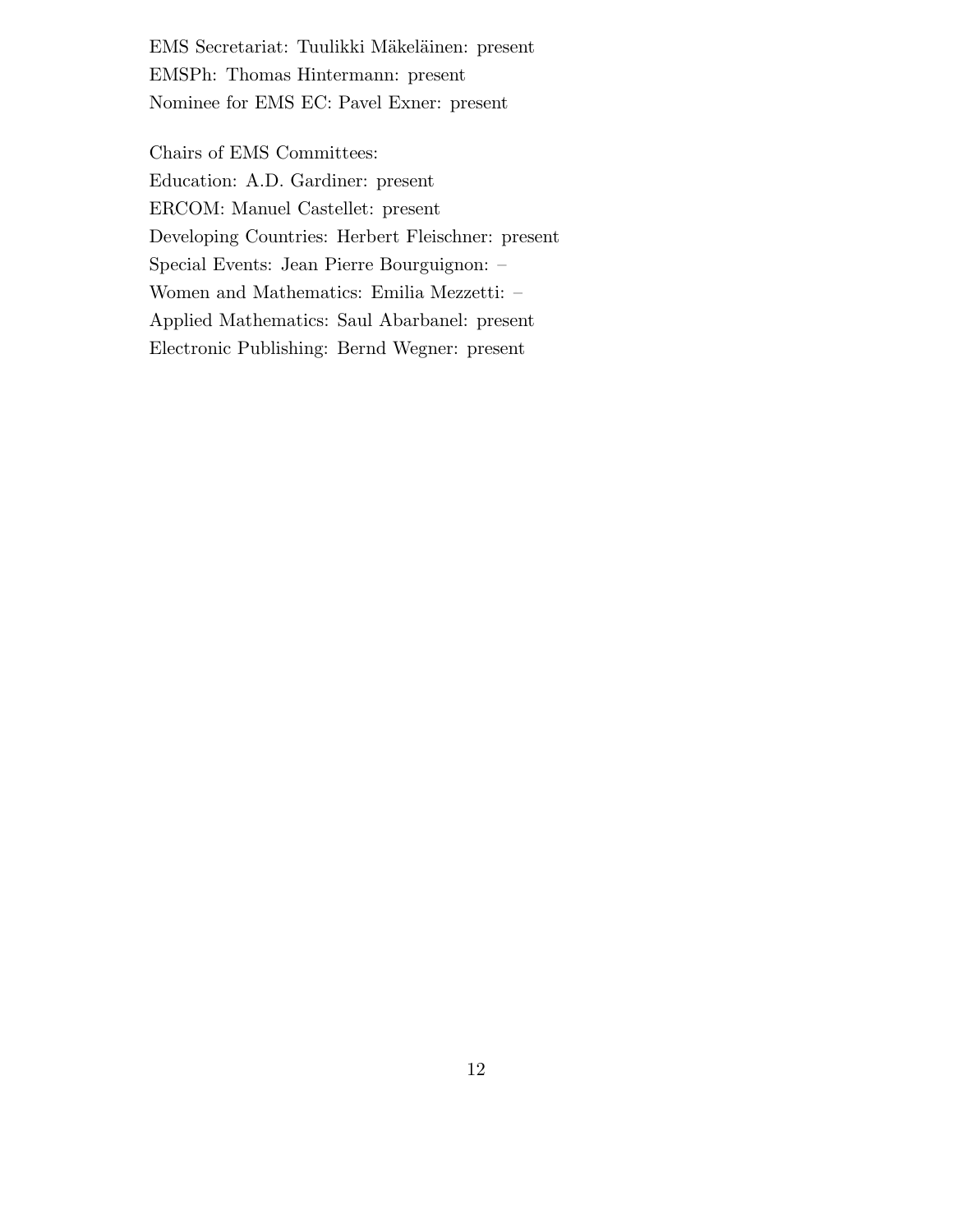# Appendix 2 - Rules for EMS Prizes at an ECM

### PRIZES RULES

1. 10 "EMS Prizes" for young mathematicians in Europe may be awarded at each European Congress of Mathematics.

2. The EMS and the Local Organising Committee of the ECM will be partners in the effort to find support for the prize money and travel support for Prize-winners. The amount of each Prize will be the same, and will be agreed between the Executive Committee of EMS and the Local Organising Committee. [For information: Prizes in Paris were 1500 ecu, in Budapest of 1000 euro and in Barcelona of 6000 euro.]

3. Following the identification of the Chair of the Prize Committee, their name, address and email address will be published in the EMS Newsletter, together with an invitation from the Chair to all mathematicians to send in suggestions with reasons and one or two names of people who could be contacted for further information on the nominee. This call should be published in the EMS Newsletter and on EMIS, sent to EMS member societies, and included on the Congress web page.

#### Who is eligible for an EMS Prize at an ECM

1. Eligibility for an EMS Prize is open to any person who has not reached his/her 35th birthday on 30th June of the year of the Congress.

2. In the event of a possible candidate having had a broken career pattern, a corresponding increase in age will be acceptable at the discretion of the Prize Committee, subject to the candidate not having reached his/her 38th birthday on 30th June of the year of the Congress. [By way of example only, this provision is intended to cover items such as military service, women having children, etc.]

3. A mathematician is defined to be 'European' in this context if they are of a European nationality or their normal place of work (including study) is within Europe or a substantial amount of their mathematical work has been done within Europe.

Europe is defined in this context to be the union of all countries part of which is geographically within Europe or that have a corporate member of the EMS based in that country.

4. Prizes are to be awarded for the scientific merit of the candidates' work.

5. The Prize Committee must endeavour to ensure a fair balance of nominations as regards the following criteria: speciality within mathematics, nationality, and geographical base.

EMS-EC

Brussels February 2002